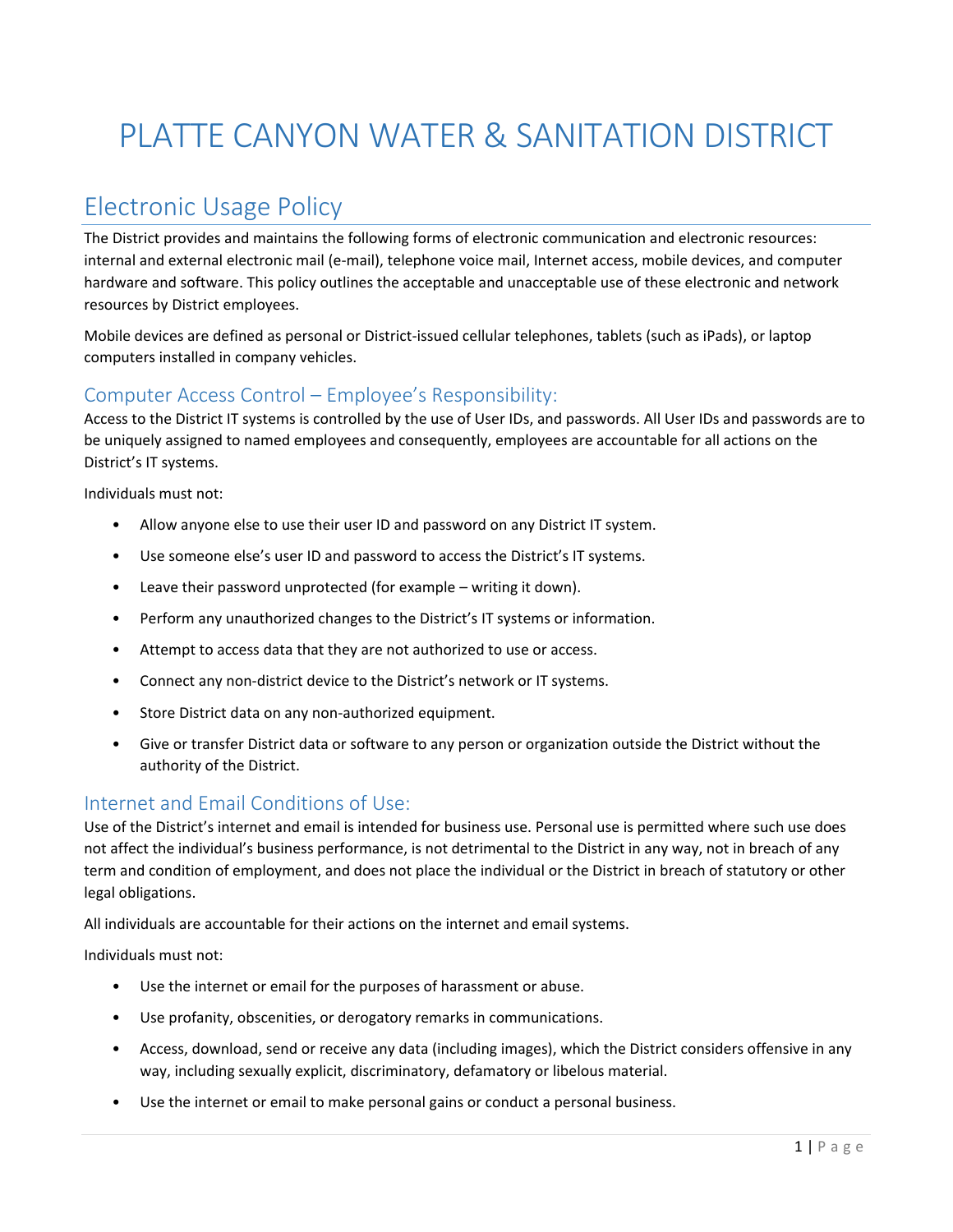- Use the internet or email to gamble.
- Use the email systems in a way that could affect its reliability or effectiveness, for example distributing chain letters or spam.
- Place any information on the Internet that relates to the District, alter any information about it, or express any opinion about the District unless they are specifically authorized to do this.
- Send unprotected sensitive or confidential information externally.
- Forward District mail to personal (non-district) email accounts (for example a personal Gmail account).
- Make official commitments through the internet or email on behalf of the District unless authorized to do so.
- Download copyrighted material such as music media (MP3) files, film and video files (not an exhaustive list) without appropriate approval.
- In any way infringe any copyright, database rights, trademarks or other intellectual property.
- Download any software from the internet without prior approval of the IT Department.
- Connect District devices to the internet using non-standard connections.

#### Clear Desk and Clear Screen Policy:

To reduce the risk of unauthorized access or loss of information, the District enforces a clear desk and screen policy as follows:

- Personal or confidential business information must be protected using security features provided (for example – secure print on printers).
- Care must be taken to not leave confidential material on printers or photocopiers.
- All business-related printed matter must be disposed of using confidential waste bins or shredders.

#### Working Off-site:

It is accepted that laptops and mobile devices will be taken off-site. The following controls must be applied:

- Equipment and media taken off-site must not be left unattended in public places and not left in sight in a car.
- Laptops/tablets must be carried as hand luggage when travelling.
- Information should be protected against loss or compromise when working remotely (for example at home or in public places).
- Only secure internet services should be used when working on laptops or mobile devices off-site.

#### Software:

Employees must use only software that is authorized by the District on District computers. Authorized software must be used in accordance with the software supplier's licensing agreements. All software on the District's computers must be approved and installed by the District's IT department.

Individuals must not:

• Store personal files such as music, video, photographs or games on District IT equipment.